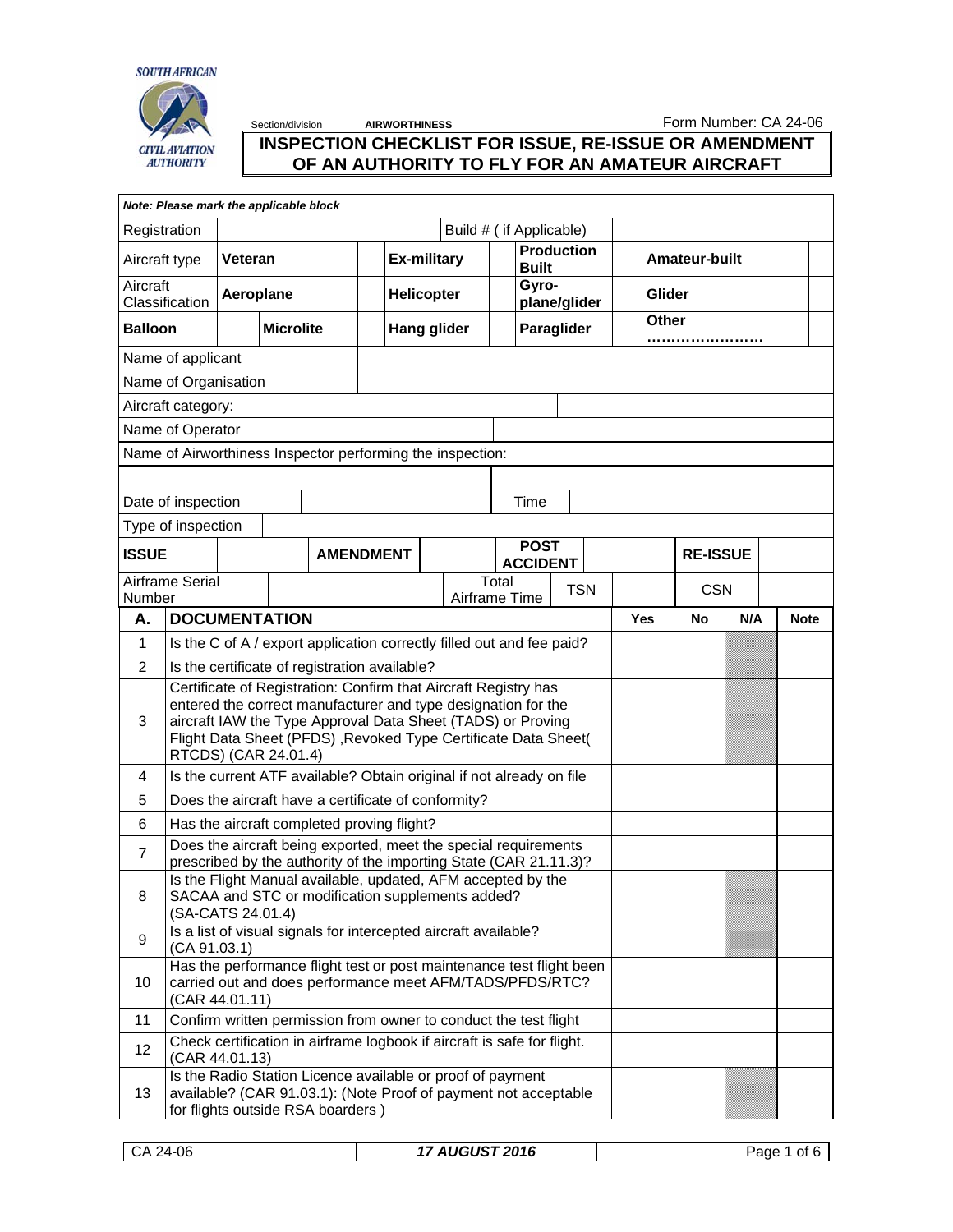| 14             | Is the Flight Folio available? (CAR 91.03.01)                                                                                                                    |            |    |     |             |
|----------------|------------------------------------------------------------------------------------------------------------------------------------------------------------------|------------|----|-----|-------------|
| 15             | Is the Mass and Balance document/ weighing report available?<br>(prior to initial entry into operation or at intervals of five years)<br>(CAR 44.01.9)           |            |    |     |             |
| 16             | Is the equipment list available, current and certified?<br>(CAR 91.07.11)                                                                                        |            |    |     |             |
|                |                                                                                                                                                                  | <b>Yes</b> | No | N/A | <b>Note</b> |
| 17             | Obtain a list of STCs and modifications embodied on the aircraft:<br>Are these recorded in the new logbooks and is all approved data<br>available? (CAR44.01.10) |            |    |     |             |
| 18             | Is the data for continued airworthiness of these STCs and<br>modification available and current?                                                                 |            |    |     |             |
| 19             | Are there any outstanding modifications?                                                                                                                         |            |    |     |             |
| 20             | Is the electrical load analysis available, correctly filled out, and up<br>to date?                                                                              |            |    |     |             |
| 21             | Type of maintenance check last carried out on the aircraft                                                                                                       |            |    |     |             |
|                |                                                                                                                                                                  | <b>Yes</b> | No | N/A | <b>Note</b> |
| 22             | Is the Maintenance work-pack satisfactorily completed?                                                                                                           |            |    |     |             |
| 23             | Is the inspection report (form CA 24-04) available? Obtain a copy<br>(CATS 44.01.6)                                                                              |            |    |     |             |
| 24             | Is the inspection reminder available? Obtain a copy (CATS 44.01.6)                                                                                               |            |    |     |             |
| 25             | Is the Certificate of Release to Service available?<br>Obtain a copy (CAR 44.01.13)                                                                              |            |    |     |             |
| В.             | <b>AIRFRAME</b>                                                                                                                                                  | <b>Yes</b> | No | N/A | <b>Note</b> |
| $\mathbf{1}$   | Are logbooks correctly filled out and up to date? (CAR 44.01.3)                                                                                                  |            |    |     |             |
| 2              | Is there a record of major damage sustained? Obtain copies:<br>(CAR 44.01.16)                                                                                    |            |    |     |             |
| 3              | Were all the repairs done in accordance with the approved data?<br>Obtain copies.                                                                                |            |    |     |             |
| 4              | Is the Compass Swing certified in the logbook or similar document?<br>(CAR 44.01.12)                                                                             |            |    |     |             |
|                |                                                                                                                                                                  |            |    |     |             |
| 5              | Confirm Airworthiness Directives/Bulletins up to date & obtain<br>copies: (CAR 24.01.6)                                                                          |            |    |     |             |
| 6              | History available for all life limited components? Obtain copies                                                                                                 |            |    |     |             |
| $\overline{7}$ | Are there any conflicting entries between the components and the<br>components records?                                                                          |            |    |     |             |
| 8              | Was cabin interior / Upholstery replaced?                                                                                                                        |            |    |     |             |
| 9              | Name of organisation or AP that<br>performed this replacement?                                                                                                   |            |    |     |             |
|                |                                                                                                                                                                  | <b>Yes</b> | No | N/A | <b>Note</b> |
| 10             | Does cabin material meet fire protection specification requirement<br>to render it fire resistant (CAR 24.01.2)?                                                 |            |    |     |             |
| 11             | Obtain a copy of the record of this compliance.                                                                                                                  |            |    |     |             |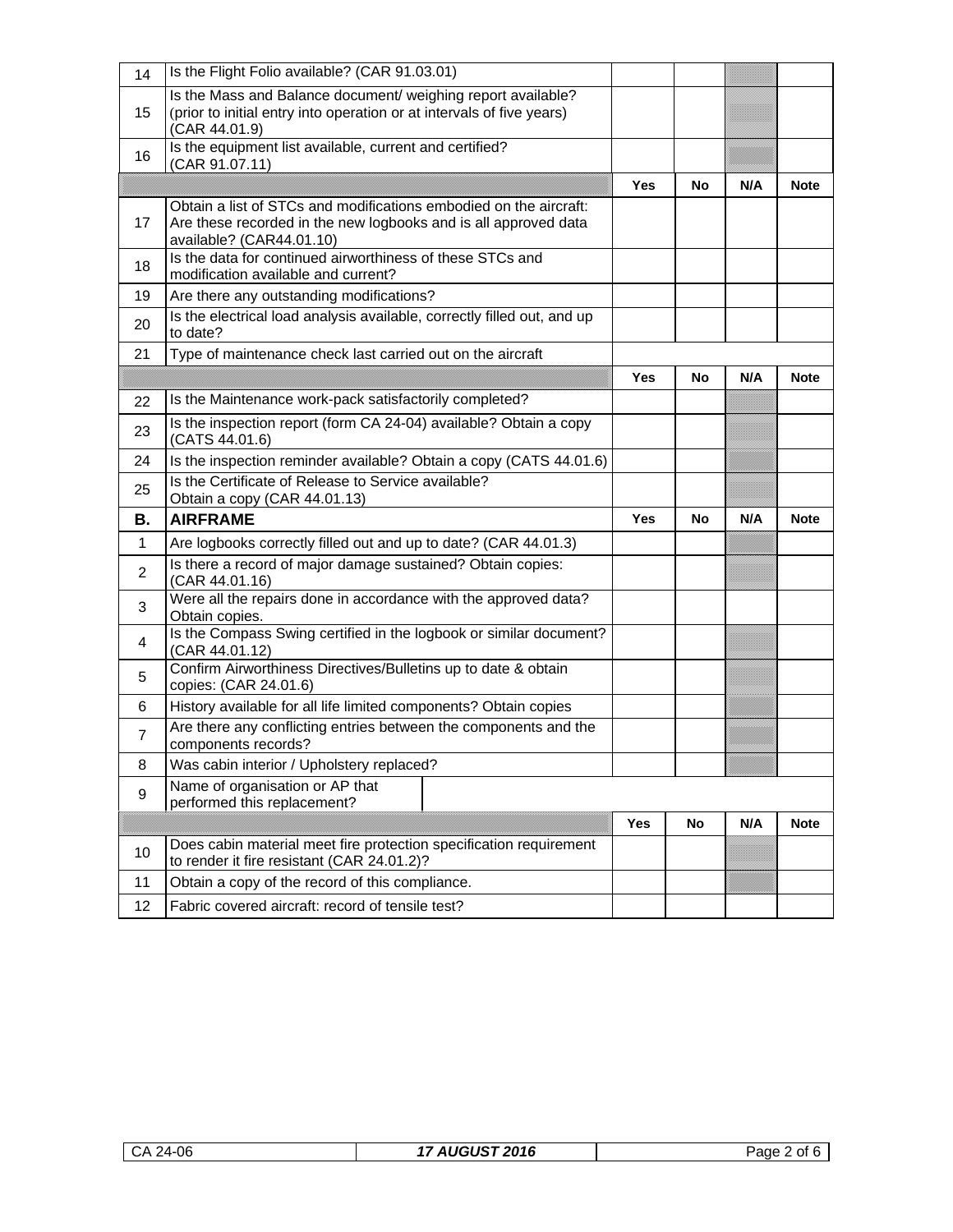| C.             | <b>ENGINES</b>                                                                                                                                                                                      |                                                                 |                  |     |             |             |  |
|----------------|-----------------------------------------------------------------------------------------------------------------------------------------------------------------------------------------------------|-----------------------------------------------------------------|------------------|-----|-------------|-------------|--|
|                | <b>Manufacturer</b>                                                                                                                                                                                 |                                                                 |                  |     |             |             |  |
|                |                                                                                                                                                                                                     | <b>Yes</b>                                                      | No               | N/A | <b>Note</b> |             |  |
| 1              | Are the engines the correct type and designation in accordance<br>with Type Approval Data Sheet (TADS), Proving Flight Data<br>Sheet(PFDS), Supplemental Type Certificate (STC) or Revoked<br>TCDS? |                                                                 |                  |     |             |             |  |
| 2              | Serial numbers:                                                                                                                                                                                     | 1.                                                              | 2.               |     |             |             |  |
| 3              | Date of installation in airframe?                                                                                                                                                                   | 1.                                                              | 2.               |     |             |             |  |
| 4              | Date of last shop visit?                                                                                                                                                                            | 1.                                                              | 2.               |     |             |             |  |
| 5              | Work conducted at last shop<br>visit?                                                                                                                                                               | 1.                                                              | 2.               |     |             |             |  |
| 6              | Hours at last shop visit?                                                                                                                                                                           | 1.                                                              | 2.               |     |             |             |  |
| 7              | TTSN:                                                                                                                                                                                               | 1.                                                              | 2.               |     |             |             |  |
| 8              | TSOH:                                                                                                                                                                                               | 1.                                                              | 2.               |     |             |             |  |
| 9              | TCSN (if Applicable):                                                                                                                                                                               | 1.                                                              | 2.               |     |             |             |  |
| 10             | Logbooks correctly opened /<br>updated?                                                                                                                                                             | 1.                                                              | 2.               |     |             |             |  |
| 11             | Obtain copies of history /<br>logbooks:                                                                                                                                                             | 1.                                                              | 2.               |     |             |             |  |
|                |                                                                                                                                                                                                     |                                                                 | <b>Yes</b>       | No  | N/A         | <b>Note</b> |  |
| 12             | Confirm Airworthiness Directives/Bulletins are up to date.                                                                                                                                          |                                                                 |                  |     |             |             |  |
| 13             | History available for life limited components?                                                                                                                                                      |                                                                 |                  |     |             |             |  |
| 14             | Are there any conflicting entries between the components and the<br>components records?                                                                                                             |                                                                 |                  |     |             |             |  |
| 15             | Are there any discrepancies in the logbooks?                                                                                                                                                        |                                                                 |                  |     |             |             |  |
| D.             | <b>PROPELLERS</b>                                                                                                                                                                                   |                                                                 |                  |     |             |             |  |
|                | <b>Manufacturer</b><br><b>Designation</b>                                                                                                                                                           |                                                                 |                  |     |             |             |  |
|                |                                                                                                                                                                                                     |                                                                 | Yes              | No  | N/A         | <b>Note</b> |  |
| 1              | Are the propellers of the correct type and designation in<br>Data sheet (PFDS), Supplemental Type Certificate (STC) or<br>Revoked TCDS?                                                             | accordance with Type Approval Data Sheet (TADS), Proving Flight |                  |     |             |             |  |
| 2              | Serial number                                                                                                                                                                                       | 1.                                                              | $\mathcal{P}$    |     |             |             |  |
| 3              | Date of last shop visit                                                                                                                                                                             | 1.                                                              | $\overline{2}$ . |     |             |             |  |
| 4              | Work conducted at last shop<br>visit                                                                                                                                                                | 2.                                                              |                  |     |             |             |  |
| 5              | Hours at last shop visit                                                                                                                                                                            | 1.                                                              | 2.               |     |             |             |  |
| 6              | Date installed on aircraft                                                                                                                                                                          | 1.                                                              | 2.               |     |             |             |  |
| $\overline{7}$ | <b>TTSN</b>                                                                                                                                                                                         | 2.                                                              |                  |     |             |             |  |
| 8              | <b>TSOH</b>                                                                                                                                                                                         | 2.                                                              |                  |     |             |             |  |
| 9              | <b>Blade Calendar Life Expiry?</b>                                                                                                                                                                  | 1.                                                              | 2.               |     |             |             |  |
| 10             | Date when midlife inspection<br>was last done on the blades?                                                                                                                                        | 1.                                                              | 2.               |     |             |             |  |
| 11             | Logbook correctly opened /<br>updated                                                                                                                                                               | 1.                                                              | 2.               |     |             |             |  |
| 12             | Obtain copies of history /<br>logbooks:                                                                                                                                                             | 1.                                                              | 2.               |     |             |             |  |
| 13             | Confirm ADs/ SBs up to date<br>& obtain copies (CAR 24.01.6)                                                                                                                                        | 1.                                                              | 2.               |     |             |             |  |
| 14             | Are there any discrepancies in the logbooks?                                                                                                                                                        |                                                                 |                  |     |             |             |  |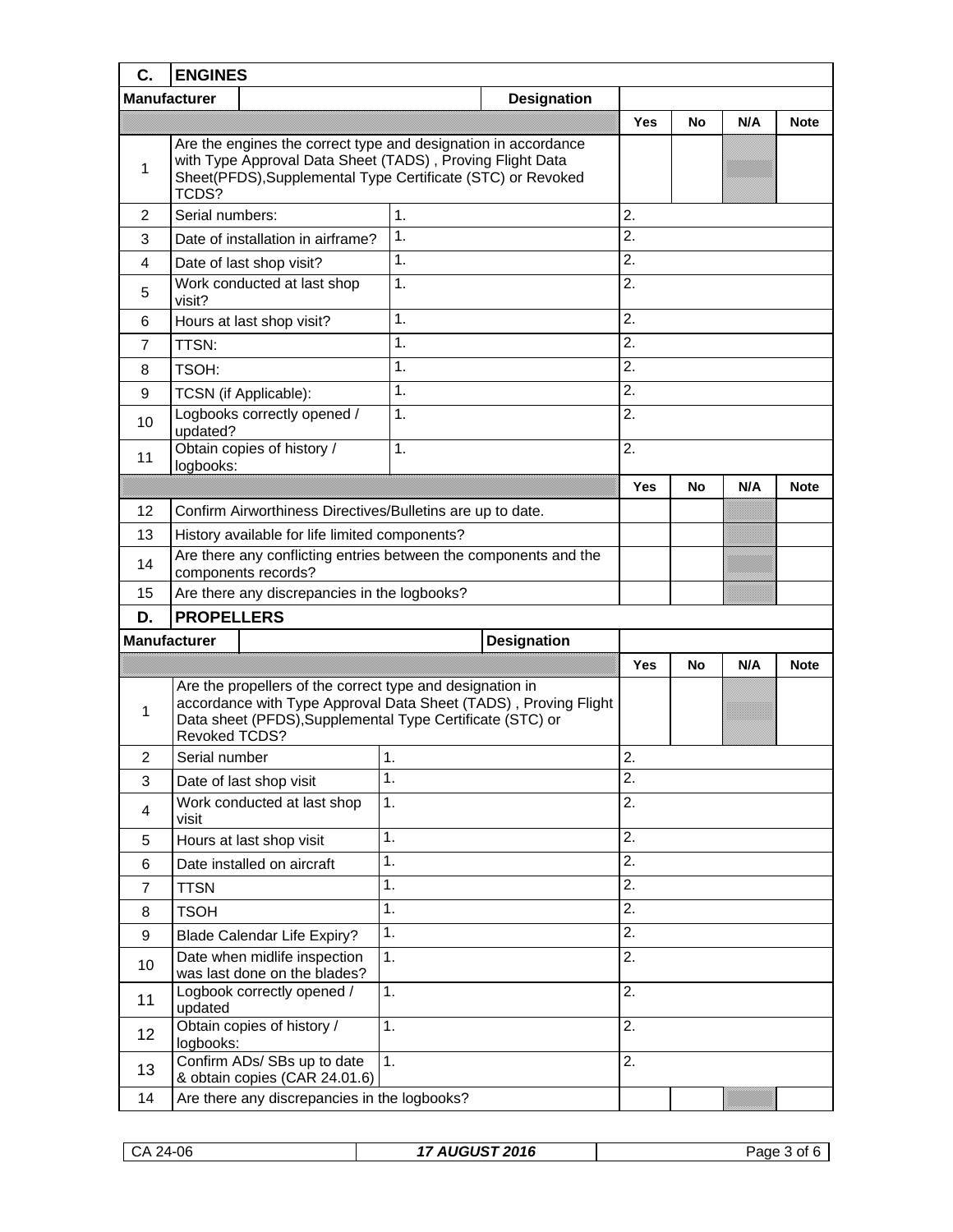| Е.             | <b>EQUIPMENT - COCKPIT</b>                                                                                                                                                                                                      | <b>Yes</b> | No | N/A | <b>Note</b> |
|----------------|---------------------------------------------------------------------------------------------------------------------------------------------------------------------------------------------------------------------------------|------------|----|-----|-------------|
| 1              | Are all placards as required in place as per Type Approval Data<br>Sheet (TADS), Proving Flight data sheet(PFDS), Supplemental<br>Type Certificate (STC) or Revoked TCDS or the limitations section<br>of the AFM (CAR 24.01.5) |            |    |     |             |
| 2              | Is the correct call sign on the instrument panel?                                                                                                                                                                               |            |    |     |             |
| 3              | Compass deviation card fitted and amended to date?                                                                                                                                                                              |            |    |     |             |
| 4              | Communication and Navigation equipment: (CAR 24.01.5)                                                                                                                                                                           |            |    |     |             |
| 5              | Does Radio equipment correspond with the equipment list?                                                                                                                                                                        |            |    |     |             |
|                |                                                                                                                                                                                                                                 | <b>Yes</b> | No | NW  | <b>Note</b> |
| 6              | Navigation and associated equipment? Magnetic compass, clock,<br>altimeter, DI, ASI, VSI, Turn & slip or turn ind, AH/AI, OAT ind, chart<br>holder. (CAR 91.04.5 read together with CAR 24.01.5)                                |            |    |     |             |
| $\overline{7}$ | Are instrument markings correct I.A.W. limitations?                                                                                                                                                                             |            |    |     |             |
| 8              | Do all altimeters comply with millibar/hectopascal requirement?<br>(CAR 91.04.5)                                                                                                                                                |            |    |     |             |
| 9              | Are aircraft instrument glasses CRTs / MFDs (glass cockpit)<br>serviceable?                                                                                                                                                     |            |    |     |             |
| 10             | Mach number indicator- (Turbojet/Turbofan types) (CAR 91.04.7)                                                                                                                                                                  |            |    |     |             |
| 11             | Fire extinguisher correctly installed and inspection date within<br>limits?                                                                                                                                                     |            |    |     |             |
| 12             | Conditions of seat rails?                                                                                                                                                                                                       |            |    |     |             |
| F.             | <b>EQUIPMENT - GENERAL</b>                                                                                                                                                                                                      | Yes        | No | N/A | <b>Note</b> |
| 1              | 406 MHz Emergency Locating Transmitter fitted? (CAR 91.04.23)                                                                                                                                                                   |            |    |     |             |
| 2              | Record the 15-digit ELT HEX code:                                                                                                                                                                                               |            |    |     |             |
| 3              | Confirm registration with SACAA 406MHz ELT database?                                                                                                                                                                            |            |    |     |             |
| 4              | Record the Transponder Six digit HEX code and confirm correct as<br>per the SACAA Mode S data base:                                                                                                                             |            |    |     |             |
| 5              | Survival equipment (CAR 91.04.26)                                                                                                                                                                                               |            |    |     |             |
| G.             | <b>Supplemental Equipment</b>                                                                                                                                                                                                   | Yes        | No | N/A | <b>Note</b> |
| $\mathbf{1}$   | Altitude Alerting System function check:                                                                                                                                                                                        |            |    |     |             |
| 2              | EGPWS/TAWS Requirement + function check with correct<br>minimums:                                                                                                                                                               |            |    |     |             |
| 3              | Weather radar requirement:                                                                                                                                                                                                      |            |    |     |             |
| 4              | Microphones                                                                                                                                                                                                                     |            |    |     |             |
| 5              | Windshield wipers                                                                                                                                                                                                               |            |    |     |             |
| Н.             | <b>CABIN</b>                                                                                                                                                                                                                    |            |    |     |             |
| 1              | General condition of aircraft cabin:                                                                                                                                                                                            |            |    |     |             |
| 2              | General condition of seat tracks:                                                                                                                                                                                               |            |    |     |             |
| 3              | General condition of aircraft seats and seat belts;                                                                                                                                                                             |            |    |     |             |
|                |                                                                                                                                                                                                                                 | Yes        | No | N/A | <b>Note</b> |
| 4              | Supplemental Oxygen fitted? (Pressurised CAR 91.04.15,<br>unpressurised 91.04.16)                                                                                                                                               |            |    |     |             |
| 5              | Fire Extinguishers fitted? (CAR 91.04.18)                                                                                                                                                                                       |            |    |     |             |
| 6              | First Aid Kit installed? (CAR 91.04.13)                                                                                                                                                                                         |            |    |     |             |
|                |                                                                                                                                                                                                                                 | Yes        | No | N/A | <b>Note</b> |
| I.             | <b>GENERAL EXTERNAL INSPECTION</b>                                                                                                                                                                                              | Yes        | No | N/A | <b>Note</b> |
| 1              | Does the aircraft have a builders or manufacturer's data plate?                                                                                                                                                                 |            |    |     |             |

| CA 24-06 |  |  |
|----------|--|--|
|----------|--|--|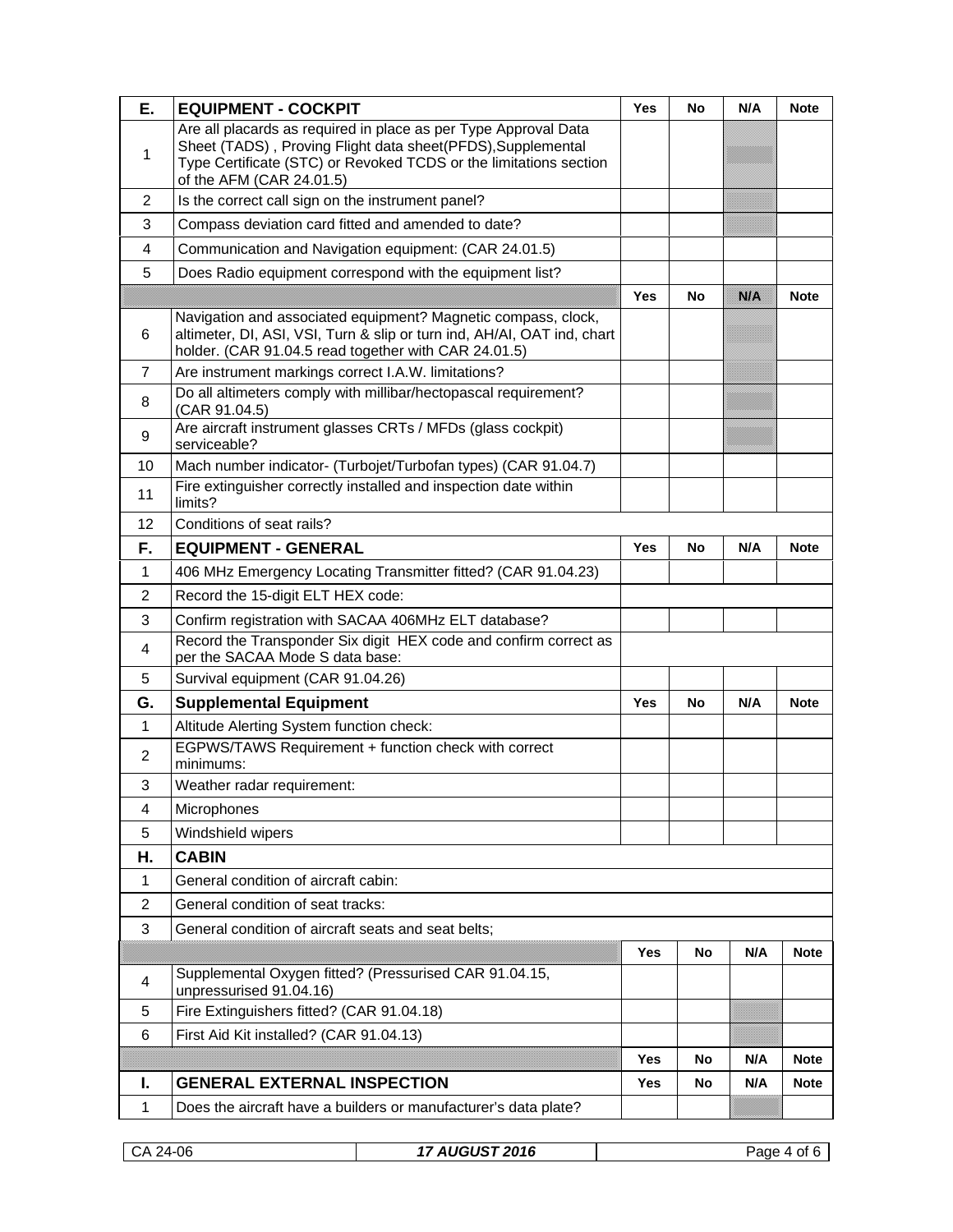| 2                                                                   | Are the data plate details correct? record data plate details and<br>Verify data plate info against the TADS, PFDS or RTCDS and<br>Certificate of Registration |            |                                                                                                              |            |        |             |                             |             |
|---------------------------------------------------------------------|----------------------------------------------------------------------------------------------------------------------------------------------------------------|------------|--------------------------------------------------------------------------------------------------------------|------------|--------|-------------|-----------------------------|-------------|
| 3                                                                   | Fire proof data plate with registration mark near the door or in a<br>prominent place? (SA-CATS-ARM 47.00.3 Para 3)                                            |            |                                                                                                              |            |        |             |                             |             |
| 4                                                                   | Registration markings under left wing? (CAR 47.00.3)                                                                                                           |            |                                                                                                              |            |        |             |                             |             |
| 5                                                                   | Condition of right wing including control surfaces:                                                                                                            |            |                                                                                                              |            |        |             |                             |             |
| 6                                                                   | Fuselage condition:                                                                                                                                            |            |                                                                                                              |            |        |             |                             |             |
| 7                                                                   |                                                                                                                                                                |            | Vertical stabiliser including control surfaces and deicer system:                                            |            |        |             |                             |             |
| 8                                                                   |                                                                                                                                                                |            | Condition of tailplane including control surfaces, deicer system and trim tabs left and right:               |            |        |             |                             |             |
|                                                                     |                                                                                                                                                                |            |                                                                                                              |            | Yes    | <b>No</b>   | N/A                         | <b>Note</b> |
| 9                                                                   | Para 4,6,7,8)                                                                                                                                                  |            | Registration Markings? (CAR 47.00.3(3) SA-CATS-ARM 47.00.3                                                   |            |        |             |                             |             |
| 10                                                                  | limitations section.                                                                                                                                           |            | Placarding correct? Fuel, Pitot Static, TAT, AOA, etc. IAW                                                   |            |        |             |                             |             |
| 11                                                                  | Aircraft operating lights fitted? (CAR 91.04.3)                                                                                                                |            |                                                                                                              |            |        |             |                             |             |
| 12                                                                  |                                                                                                                                                                |            | Static Dischargers/Wicks fitted and serviceable? (CAR 91.04.3)                                               |            |        |             |                             |             |
| J.                                                                  | <b>MAIN LANDING GEAR</b>                                                                                                                                       |            |                                                                                                              |            |        |             |                             |             |
|                                                                     | Left serial number:                                                                                                                                            | <b>TSO</b> |                                                                                                              | Cycles     |        |             |                             |             |
|                                                                     | Right serial number:                                                                                                                                           | <b>TSO</b> |                                                                                                              | Cycles     |        |             |                             |             |
| Condition of brake assembly<br>Left side<br>wear indicators/linings |                                                                                                                                                                |            |                                                                                                              | Right side |        |             |                             |             |
| <b>NOSE LANDING GEAR</b><br>Κ.                                      |                                                                                                                                                                |            |                                                                                                              |            |        |             |                             |             |
|                                                                     | Serial number                                                                                                                                                  |            | <b>TSO</b>                                                                                                   |            | Cycles |             |                             |             |
| General condition of tyres:                                         |                                                                                                                                                                |            |                                                                                                              |            |        |             |                             |             |
| Notable damage in this area:                                        |                                                                                                                                                                |            |                                                                                                              |            |        |             |                             |             |
|                                                                     |                                                                                                                                                                |            |                                                                                                              |            |        |             |                             |             |
| L.                                                                  | <b>ASSESSMENT</b>                                                                                                                                              |            |                                                                                                              |            | Yes    | No          | N/A                         | <b>Note</b> |
| 1                                                                   | with?                                                                                                                                                          |            | Are there any ADs / mandatory SBs that have not been complied                                                |            |        |             |                             |             |
| 2                                                                   | Aircraft conformity with type certification?                                                                                                                   |            |                                                                                                              |            |        |             |                             |             |
| 3                                                                   | (CAR 24.01.2)                                                                                                                                                  |            | Does the aircraft appear to be in safe condition for operation                                               |            |        |             |                             |             |
| Μ.                                                                  |                                                                                                                                                                |            | <b>CERTIFICATION ON BEHALF OF AIRCRAFT MAINTENANCE ORGANISATION</b>                                          |            |        |             |                             |             |
|                                                                     | I, the undersigned                                                                                                                                             |            |                                                                                                              |            |        |             |                             |             |
|                                                                     | knowledge no undisclosed discrepancies exist.                                                                                                                  |            | Hereby certify that the information supplied to the Airworthiness Inspector is correct and to the best of my |            |        |             |                             |             |
|                                                                     |                                                                                                                                                                |            |                                                                                                              |            |        |             |                             |             |
|                                                                     |                                                                                                                                                                |            |                                                                                                              |            |        |             |                             |             |
|                                                                     | SIGNATURE OF ORGANISATION                                                                                                                                      |            |                                                                                                              |            |        |             |                             |             |
|                                                                     | <b>AUTHORISED SIGNATORY or</b><br><b>APPROVED PERSON:</b>                                                                                                      |            | <b>NAME IN BLOCK LETTERS</b>                                                                                 |            |        | <b>DATE</b> |                             |             |
|                                                                     |                                                                                                                                                                |            |                                                                                                              |            |        |             |                             |             |
|                                                                     |                                                                                                                                                                |            |                                                                                                              |            |        |             |                             |             |
|                                                                     | <b>COMPANY STAMP NUMBER</b>                                                                                                                                    |            | <b>PLACE OF SIGNATURE</b>                                                                                    |            |        |             | <b>NAME OF ORGANISATION</b> |             |
| <b>Notes:</b>                                                       |                                                                                                                                                                |            |                                                                                                              |            |        |             |                             |             |
|                                                                     |                                                                                                                                                                |            |                                                                                                              |            |        |             |                             |             |
|                                                                     |                                                                                                                                                                |            |                                                                                                              |            |        |             |                             |             |

|  | CA 24-06 |  |  |
|--|----------|--|--|
|--|----------|--|--|